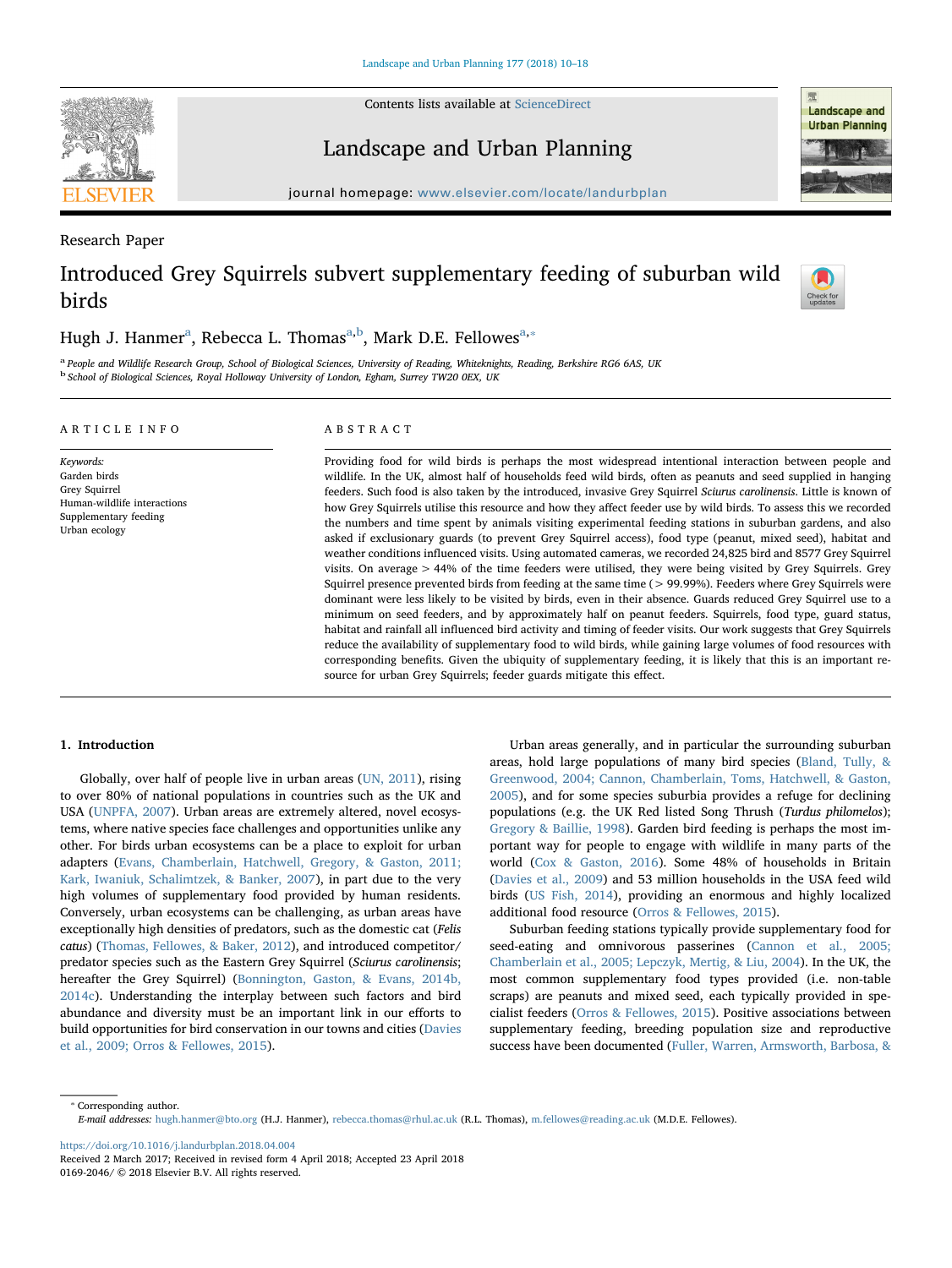[Gaston, 2008; Robb et al., 2008\)](#page-8-9), although this is not always so ([Harrison et al., 2010; Plummer, Bearhop, Leech, Chamberlain, &](#page-8-10) [Blount, 2013\)](#page-8-10). Indeed, recent work in both the UK and North America suggests that supplementary feeding during the breeding season may increase local nest predation [\(Hanmer, Thomas, & Fellowes, 2017a;](#page-8-11) [Malpass, Rodewald, & Matthews, 2017\)](#page-8-11). Some species may also benefit more than others due to the suitability of food provided and relative competitive ability and adaptability of some species ([Evans, Newson, &](#page-8-12) [Gaston, 2009; Evans et al., 2011](#page-8-12)). Therefore, supplementary feeding may be directly and indirectly affecting the structure of urban bird communities ([Galbraith, Beggs, Jones, & Stanley, 2015\)](#page-8-13).

Despite the enormous influence of supplementary food on the ecology of urban birds, we have little understanding of how this resource may be utilised by non-target species, and the consequential effects on the species the resource is intended to support. In the UK, the most visible mammal at supplementary feeding stations is the Grey Squirrel. Grey Squirrels were deliberately introduced into Great Britain on several occasions between 1876 and 1929 and elsewhere in Europe during the 20th century ([Bertolino, Lurz, Sanderson, & Rushton, 2008](#page-7-3)). In Britain, the Grey Squirrel is common in urban areas [\(Baker & Harris,](#page-7-4) [2007; Bonnington et al., 2014c](#page-7-4)), and is spreading rapidly from introductions in other parts of Europe [\(Bertolino et al., 2008](#page-7-3)). Grey Squirrels are considered to be a significant conservation threat, particularly to the native Red Squirrel (Sciurus vulgaris) [\(Bertolino, di](#page-7-5) [Montezemolo, Preatoni, Wauters, & Martinoli, 2014](#page-7-5)). Grey Squirrels carry disease (squirrelpox, [Bruemmer et al., 2010](#page-7-6); Borrelia burgdorferi, the agent of Lyme disease, [Millins et al., 2015, 2016\)](#page-8-14), and cause economic losses in forestry ([Mayle & Broome, 2013\)](#page-8-15). In the context of this work, evidence suggests that urban Grey Squirrel population size and density is associated with the provision of supplementary food in gardens ([Bowers & Breland, 1996; Parker & Nilon, 2008](#page-7-7)) and there is some evidence that they can competitively exclude birds at supplementary feeders ([Bonnington, Gaston, & Evans, 2014a; Hewson, Fuller, Mayle, &](#page-7-8) [Smith, 2004](#page-7-8)). [Bonnington et al. \(2014a\)](#page-7-8) used taxidermied Grey Squirrels on feeders, and showed that resource use by birds was reduced by 98% in the presence of a mounted animal. However, we have no quantitative data on how the presence of live Grey Squirrels affects feeder usage by garden birds, nor how much of the food provided is taken by the squirrels. This is crucial, as the Grey Squirrel is both a competitor for supplementary resources and a nest predator, and so may locally directly and indirectly affect the breeding success of some native bird populations [\(Bonnington et al., 2014b; Hanmer et al.,](#page-7-0) [2017a; Newson, Leech, Hewson, Crick, & Grice, 2010\)](#page-7-0).

Furthermore, a highly conservative estimate suggests that enough supplementary food is provided in the UK [\(Orros & Fellowes, 2015](#page-8-8)) to support a Grey Squirrel population around four times the estimated 2.5 million individuals found in the country ([Battersby, 2005](#page-7-9)). What is not understood is how much supplementary food is actually taken by Grey Squirrels. It is thought that Grey Squirrels typically spend considerable periods of time using supplementary feeders [\(Pratt, 1987\)](#page-8-16), but no published study to our knowledge has attempted to quantify this experimentally using live wild animals over a prolonged period or considered how this affects feeder use by different urban bird species.

Nevertheless, while data are lacking, both purchasers and manufacturers of feeding stations have recognised that Grey Squirrels may be consuming food intended for birds, so specialised feeders and feeder guards are produced to counter this. Typically, standard feeders are surrounded by guards to prevent access by squirrels and other large species such as corvids and invasive parakeets ([Antonov & Atanasova,](#page-7-10) [2003; Sorace & Gustin, 2009\)](#page-7-10). Such guards should decrease the food taken by Grey Squirrels and thus their negative impact on supplementary feeder usage by target birds [\(Bonnington et al., 2014a; Hanmer](#page-7-8) [et al., 2017a](#page-7-8)). Furthermore, if the presence of Grey Squirrels reduces resource intake rates by birds ([Bonnington et al., 2014a](#page-7-8)), we may expect to see a behavioural response to their presence. We speculate that excluded species may respond to high levels of Grey Squirrel presence

by altering the timing of their visits to established supplementary feeding stations, thus extending foraging opportunities or utilising alternative food sources.

We have little understanding of how providing food may be unintentionally affecting the very species people wish to support due to the use of feeding stations by non-target species, such the invasive Grey Squirrel. Here, we report the results of a manipulative field experiment in suburban gardens using live birds and Grey Squirrels for the first time. The objectives were to investigate a) how Grey Squirrel presence affected the rate and timing of feeder use by garden birds, and whether this interaction was altered b) by the type of food resource provided (peanuts or mixed seed) or c) the presence of a feeder guard. Furthermore, we examine how these overall patterns of feeder utilisation were influenced by d) local (urban) habitat or e) weather conditions.

## 2. Methods

#### 2.1. Study area

This study was conducted in the suburbs of the large urban district centred on Reading, South East England. Greater Reading covers approximately 72 km<sup>2</sup> and has a population of  $\sim$  290,000 people (Offi[ce](#page-8-17) [for National Statistics, 2013](#page-8-17)). The eastern suburbs of Lower Earley and Woodley where fieldwork was carried out have human populations of 32,000 and 35,470 individuals respectively.

## 2.2. Individual site selection

To represent typical suburban residential areas in the southern UK, twenty study areas of predominately detached/semi-detached houses at least 500 m apart and > 100 m away from any patches of natural or public urban green space (such as parks and playing fields) were selected. One volunteer participant who already fed birds regularly using bird feeders was recruited in each of the 20 areas. Areas selected were broadly similar in terms of local habitat availability, with housing densities of ∼10 households/ha and 30–50% constructed surfaces, with garden sizes of  $100-200$  m<sup>2</sup>.

## 2.3. Study design

Experimental work was carried out between 4 September and 30 November 2014. A paired peanut and two port seed feeder (CJ Wildlife small defender feeders, Shrewsbury, UK) on the same feeder stand was placed in each of the 20 volunteer back gardens. Food supplied was the Hi-Energy No Mess Seed Mix (c.550 calories per 100 g) and Premium Whole Peanuts (c.560 calories per 100 g) from CJ Wildlife (Shrewsbury UK). Feeding stations were placed ca. 2 m clear from garden boundaries and vegetation cover, and the feeders were within 0.5 m of each other at least 10 days before the start of data recording to allow animals to discover them. Ten gardens received a wire cage guarded (using individual CJ Wildlife small feeder guardian cages) pair of feeders to exclude Grey Squirrels and other large animals (locally these are primarily Eurasian Magpies (Pica pica), Western Jackdaws (Corvus monedula) and Great Spotted Woodpeckers (Dendrocopos major)) and ten received a pair of identical but unguarded feeders. No other feeders or artificial food sources were present in the study gardens during this period. Feeders may have been present in adjacent gardens, but all were at least 20 m distant and were believed to be similar across the sites. Feeder visitors were recorded using an infra-red motion triggered camera trap (Ltl Acorn 5310; Ltl Acorn Inc, Wisconsin, USA) which could record visits to both feeders at the same time. The camera was set to record 10 s video clips with a one minute gap between each recording to maximise memory and battery life. The lag time between triggering movement and the camera recording was 0.6 s. Feeders were refilled up to twice a week depending on need, to ensure that feeders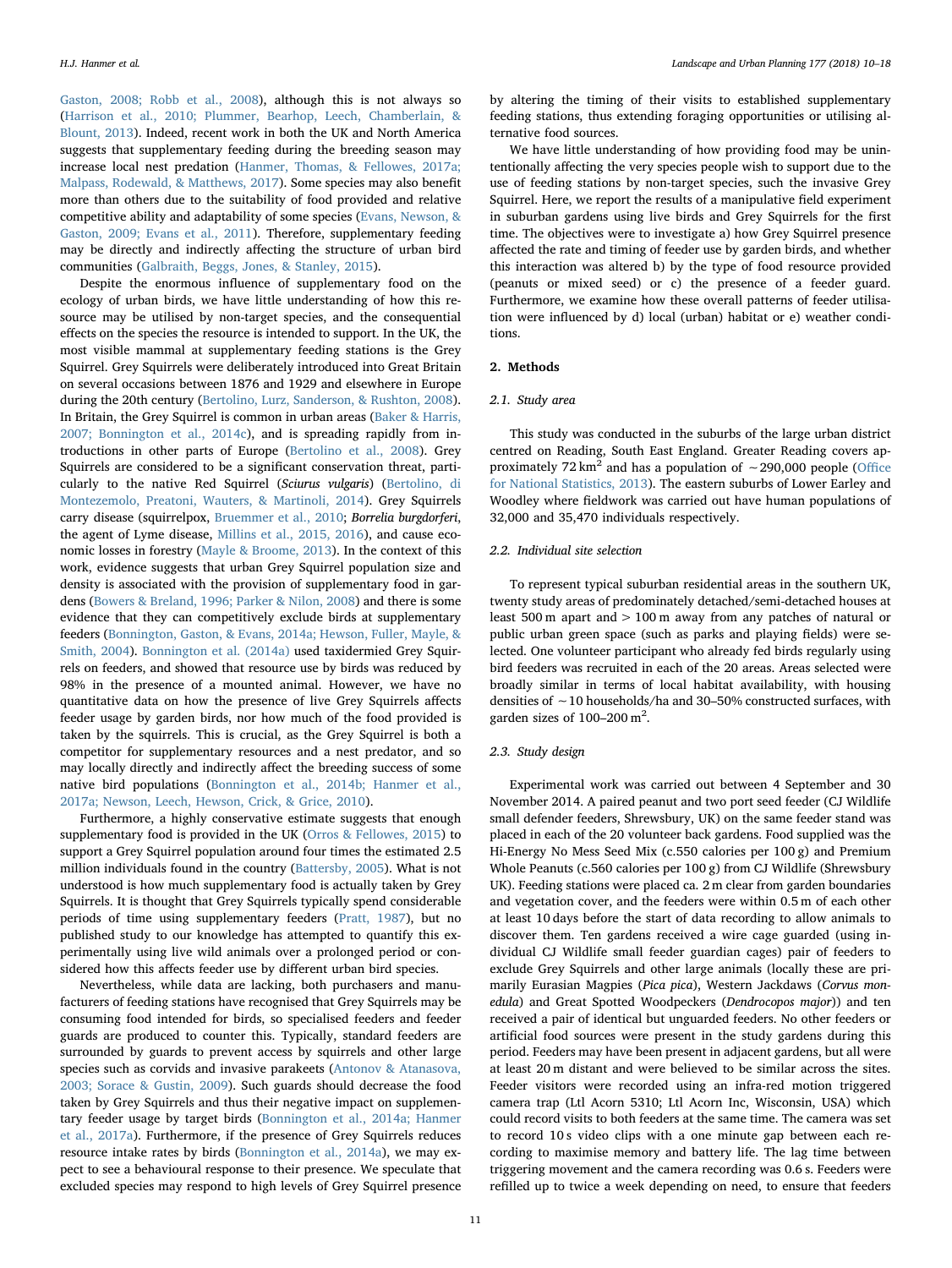#### were never empty.

#### 2.4. Video processing

The presence of all individuals was recorded to species for every video featuring an animal on a feeder. Feeding visits were recorded to feeders rather than to individuals as individual identification was not possible. The time spent on the feeders by every individual videoed animal was recorded to the nearest full second. Visits to each food type (peanut or seed) were recorded separately. Days where part of the data were missing, such as through the temporary loss of a feeder, view obstruction or with gaps where food was clearly missing were not included in the analyses.

## 2.5. Metrological and habitat data

Meteorological data for each study day was sourced from the metrological station on the University of Reading's Whiteknights campus (51°270N, 0°580W) on the edge of Lower Earley, positioned within 4.4 km of all the study gardens. Weather data for amount of rain (mm), proportion of time spent raining, maximum wind speed (m/s) and minimum and average temperature (°C) was recorded for the 24 h period beginning 0900 GMT but for simplicity was attributed to the calendar date. Habitat data for the proportion of gardens (mixed surfaces), buildings and trees for a 200 m buffer around each study garden was calculated in ArcGIS 10 ([ESRI, 2011](#page-8-18)) as defined by land use data from the Ordnance Survey Mastermap collection (EDINA, University of Edinburgh) and distance to the closest woodland fragment (defined as a wooded area of over  $400 \text{ m}^2$  in area) measured.

## 2.6. Analysis

All analyses were carried out within the program R version 3.4 ([R](#page-8-19) [Core Team, 2017\)](#page-8-19). Species identity, length of time (in seconds) and time of visit was noted for every recorded feeder visit by an animal. Daily total numbers and recorded time on feeders were calculated for each individual feeder and garden for every full recording day. Individual records were pooled to create a summary for the feeder usage for each day, for every individual bird feeder, as well as an overall summary daily for each feeding station.

Collinearity in explanatory weather and habitat variables was assessed using variance inflation factors (VIF) with a threshold of  $VIF = 3$ , above which variables were excluded from analyses ([Zuur,](#page-8-20) [Ieno, & Smith, 2007\)](#page-8-20). This resulted in the removal of the proportion of buildings and trees within 200 m, amount of rain, maximum wind speed, and minimum and average temperature as explanatory variables. This left the proportion of habitat made up of gardens within 200 m, distance to closest woodland patch (km) and the proportion of the day spent raining as factors in further analyses.

To examine effectors on daily visits and time spent on different types of bird feeders by birds and squirrels, Poisson distribution general linear mixed effect models (GLMMs) were performed in R package lme4 (version 1.1–12; [Bates, Maechler, Bolker, & Walker, 2015\)](#page-7-11) with an observation-level random effect added to account for high levels of over-dispersion ([Harrison, 2014](#page-8-21)). Global models were constructed a priori for each individual animal usage variable. Feeding station (i.e. study garden) and observation day were included as random effects to account for repeated measures. Independent factors included in these global GLMMs were whether the feeders were guarded, food type, total proportion of recorded animal visit time made up by Grey Squirrels that day for that feeding station, the proportion of garden habitat within 200 m, the distance in kilometres to the closest patch of woodland and the proportion of the 24 h period spent raining. To account for the various potential influences of feeder guards and food type on Grey Squirrel and bird feeder usage, a three-way interaction between guard presence, food type and proportion time taken by squirrels was

included. Separate models were run for both visit and time data with individual models for all birds and individual species of birds, as well as the squirrels. For GLMMs considering factors affecting squirrel feeder usage this variable with the proportion of squirrel time on feeder was not included, making a two-way interaction between food type and guard status instead.

Following [Grueber, Nakagawa, Laws, and Jamieson \(2011\)](#page-8-22) each global model was then standardised prior to model selection and averaging using R package arm (version 1.9–3; [Gelman et al., 2009](#page-8-23)). Relative model fit of all possible models within the relevant global models was then evaluated for each set of candidate models using ΔAICc and Akaike weights for global models against a null model ([Burnham & Anderson, 2002\)](#page-7-12) using the "dredge" function in R package MuMin (version 1.15.6; [Barton, 2016](#page-7-13)). As multiple models were found within two ΔAICc of all AICc selected models, model averaging was used to produce a conditional average model with adjusted standard errors in the R package MuMin ([Barton, 2016\)](#page-7-13). For these average models the relative importance of each term (including interactions) was automatically calculated as a sum of the Akaike weights over all of the models in which the term appears ([Barton,](#page-7-13) 2016).

Examination of the data showed that due to variation between gardens in animal visiting rates, it was not possible to directly test if there was also reduction in bird visits in the absence of Grey Squirrels. Therefore we grouped feeders into low ( $\leq$  50%) and high ( $>$  50%) Grey Squirrel use. Mann-Whitney U tests were carried out to compare the mean daily number of overall birds visiting and the mean daily total time spent on feeders by birds between feeders with high and low Grey Squirrel use.

To explore the effect of guarding feeding stations on the timing of the first feeding first in a day Mann-Whitney U tests were carried out within species and for birds overall. To account for changes in day length, time of first visit was converted to hours from sunrise. Spearman's rank correlation was then used to test for any significant correlations between Grey Squirrel feeder usage and bird visit timing. To account for multiple comparisons made between species, p was automatically adjusted to account for the false discovery rate.

## 3. Results

A total of 24,825 individual bird (of 16 species) and 8577 individual squirrel visits were recorded, totalling 128,473 and 77,178 recorded seconds respectively across 881 recording days. Accounting for camera errors and other data loses, 19 gardens and 38 bird feeders were each monitored for a mean of 48 days (median  $= 45$ , range  $= 17-80$ ). Blue Tits (Cyanistes caeruleus), Great Tits (Parus major) and Grey Squirrels combined accounted for the majority of feeder usage across all feeder types ([Fig. 1\)](#page-3-0).

## 3.1. Determinants of feeder usage

In addition to bird visits overall, and Grey Squirrel visits, Blue Tit, Coal Tit (Periparus ater), Dunnock (Prunella modularis), Great Tit, Eurasian Nuthatch (Sitta europaea) and European Robin (Erithacus rubecula) produced converging models for recorded visits allowing model averaging to take place. Models using daily time on feeders are included in STable 1 and STable 2.

## 3.1.1. Food type

Seed feeders received more overall daily bird visits than peanut feeders [\(Table 1\)](#page-3-1). All individual bird species examined were also more likely to visit seed feeders [\(Table 2\)](#page-4-0), though the difference varied with Blue Tits showing little difference compared to the other species and unlike all other bird species they spent more time on peanut feeders (STable 2). In comparison, Grey Squirrels favoured peanut feeders ([Table 1](#page-3-1)).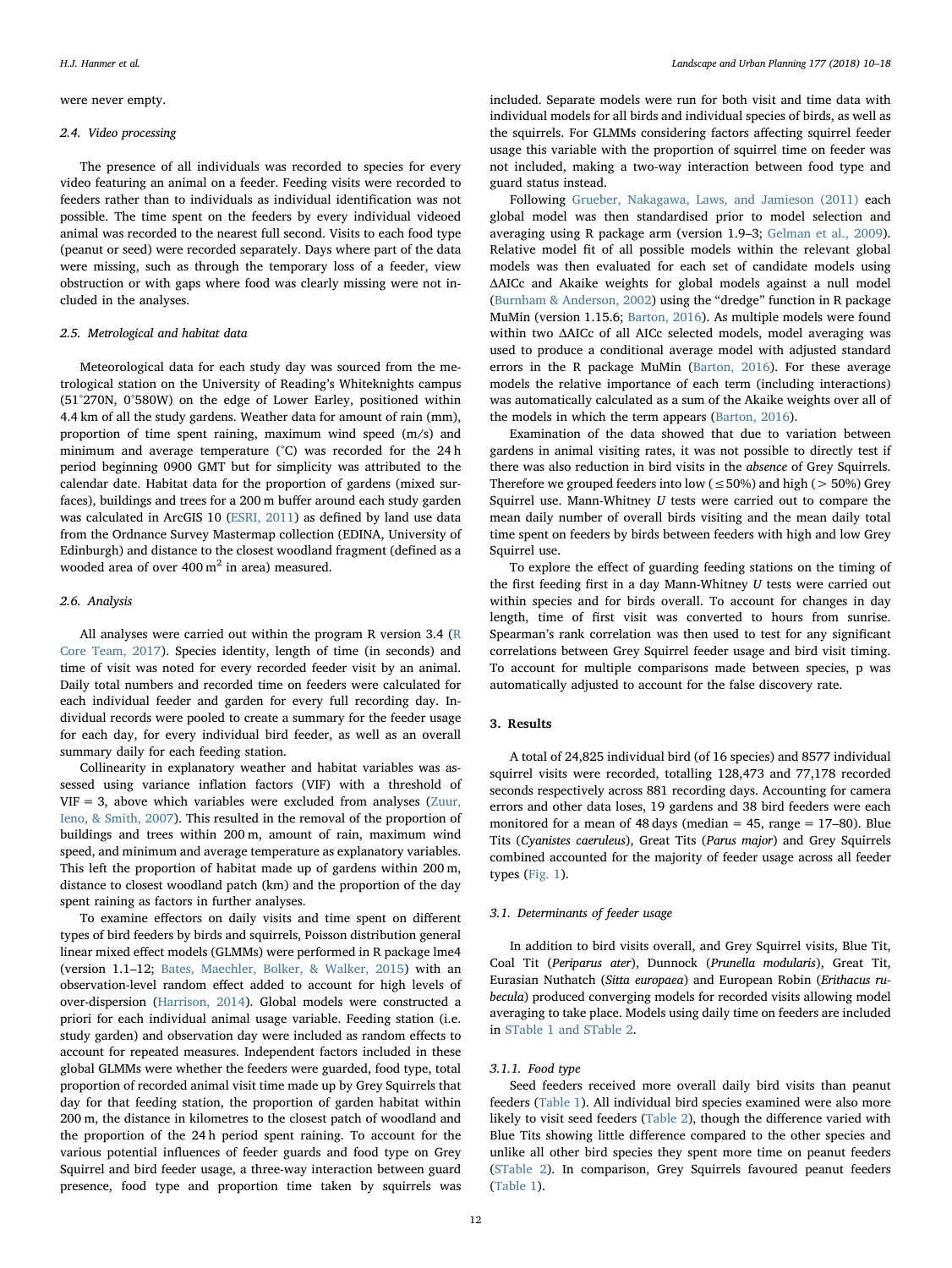<span id="page-3-0"></span>

Fig. 1. Proportion of animal visits and time as metrics of bird feeder usage for the different types over the course of the study.  $N = 426$  and 454 total observation days for guarded and unguarded supplementary feeding stations respectively.

#### <span id="page-3-1"></span>Table 1

Standardised average Poisson generalized mixed effect models of effectors on recorded visits on peanut and seed feeders at unguarded and guarded feeding stations for total birds and Grey Squirrels with all models converging within delta 2 AICc of their respective minimal models. Where: Feeding station identity and study day were random effects, Food = food type (peanut set to intercept), Guard = guard status (guarded set to the intercept), Distance = distance to closest woodland patch, Garden% = the proportion of habitat made up by gardens within 200 m,  $Rain\% = the proportion of the day$ spent raining and ":' indicates an interaction term between covariates. Both Null models had ΔAICc > 50 and model weights ≤0.001. Relative importance indicates the relative importance of the covariate across the models within Δ2 AICc of the AICc selected model, as a sum of the Akaike weights over all of the models in which the term appears and N indicates the number of models the covariate featured in.

| <b>Tested Model</b> | Variables       | Estimate  | <b>SE</b> | P            | Relative<br>Importance | N              |
|---------------------|-----------------|-----------|-----------|--------------|------------------------|----------------|
| <b>Birds</b>        | Intercept       | 1.201     | 0.4416    | 0.0065       | N/A                    | N/A            |
|                     | Distance        | 0.5655    | 0.8891    | 0.5247       | 0.15                   | $\mathbf{2}$   |
|                     | Food            | 0.9682    | 0.055     | < 0.0001     | 1                      | 10             |
|                     | Food:           | $-0.2059$ | 0.1344    | 0.1253       | 0.53                   | 5              |
|                     | Squirrel%       |           |           |              |                        |                |
|                     | Garden%         | $-1.514$  | 0.8553    | 0.0768       | 0.79                   | 8              |
|                     | Guard           | $-0.5966$ | 1.0099    | 0.5547       | 0.14                   | $\overline{2}$ |
|                     | Rain%           | $-0.1102$ | 0.0592    | 0.0625       | 0.83                   | 8              |
|                     | Squirrel%       | $-0.4989$ | 0.0887    | < 0.0001     | 1                      | 10             |
| Grey Squirrels      | Intercept       | $-2.542$  | 0.5031    | < 0.0001     | N/A                    | N/A            |
|                     | <b>Distance</b> | $-3.462$  | 1.025     | 0.0007       | 1                      | $\overline{2}$ |
|                     | Food            | $-0.8339$ | 0.1603    | < 0.0001     | $\mathbf{1}$           | $\overline{2}$ |
|                     | Food:           | 2.008     | 0.326     | ${}< 0.0001$ | 1                      | $\overline{2}$ |
|                     | Guard           |           |           |              |                        |                |
|                     | Garden%         | 0.2667    | 1.091     | 0.8069       | 0.27                   | 1              |
|                     | Guard           | 3.280     | 1.040     | 0.0016       | 1                      | $\overline{2}$ |
|                     | Rain%           | $-0.2929$ | 0.1417    | 0.0388       | 1                      | $\overline{2}$ |

## 3.1.2. Guard status

Unguarded feeders received considerably more overall bird visits than guarded feeders (15663 and 9162 visits respectively) and were associated in the models overall with an increased number of birds visiting feeders ([Table 1](#page-3-1)), and increased numbers of Blue Tit, Dunnock and Robin visits ([Table 2](#page-4-0)). Coal Tit, Great Tit and Nuthatch showed increased visits rates at guarded feeders, although in the case of Great Tit the effect was negligible [\(Table 2](#page-4-0)). Guarding did reduce the number

of Grey Squirrel visits ([Table 1\)](#page-3-1). This suggests that it was an effective exclusionary method against Grey Squirrels, but also some species of birds were discouraged from visiting by the use of feeder guards ([Tables](#page-3-1) [1 and 2\)](#page-3-1).

## 3.1.3. Feeder usage by Grey Squirrels

Increased Grey Squirrel usage of feeders was associated with reduced visits by birds overall ([Table 1,](#page-3-1) [Fig. 2](#page-5-0)). Similarly, this was associated with a decrease in Blue Tit, Coal Tit, Great Tit and Robin feeder visits ([Table 2\)](#page-4-0), indicating an exclusionary effect. However, Grey Squirrel usage was positively associated with Dunnock visits and showed no influence on Nuthatches ([Table 2\)](#page-4-0) suggesting that Grey Squirrels had no or little direct effect on their use of feeders or that other factors such as food and habitat are more important in driving their use of feeders.

## 3.1.4. Interactions between food type, guard status and Grey Squirrel use of feeders

The interactions between Grey Squirrel feeder usage and food type for Blue Tit, Coal Tit and Dunnock were positive, which may reflect an increased preference for seed feeders with increased Grey Squirrel presence [\(Table 2](#page-4-0)). Great Tit and Nuthatch showed the opposite pattern ([Table 2](#page-4-0)), which may be a negative response to the increased presence of Grey Squirrels. There were negative interactions between Grey Squirrel feeder usage and guard type with Dunnock and Nuthatch ([Table 2\)](#page-4-0), suggesting displacement by Grey Squirrels from unguarded feeders. For Grey Squirrel visits, the interaction between seed feeders and unguarded feeders was also positive ([Table 1\)](#page-3-1), suggesting that Grey Squirrels were associated with unguarded rather than guarded seed feeders. Likewise, Robin showed a similar positive significant association with a preference for unguarded seed feeders [\(Table 2](#page-4-0)) whereas Dunnock, Great Tit and Nuthatch showed the opposite relationship indicating a preference for unguarded seed feeders over guarded seed feeders [\(Table 2\)](#page-4-0), although for Dunnock the effect was small. Between food type, guard status and Grey Squirrel usage there was a negative three-way interaction for Dunnock [\(Table 2](#page-4-0)) indicating unguarded feeders discourage them, possibly due to the presence of Grey Squirrels. This three-way interaction was positive with Nuthatch, suggesting a preference for seed and guarded feeders regardless of the presence of Grey Squirrels ([Table 2\)](#page-4-0).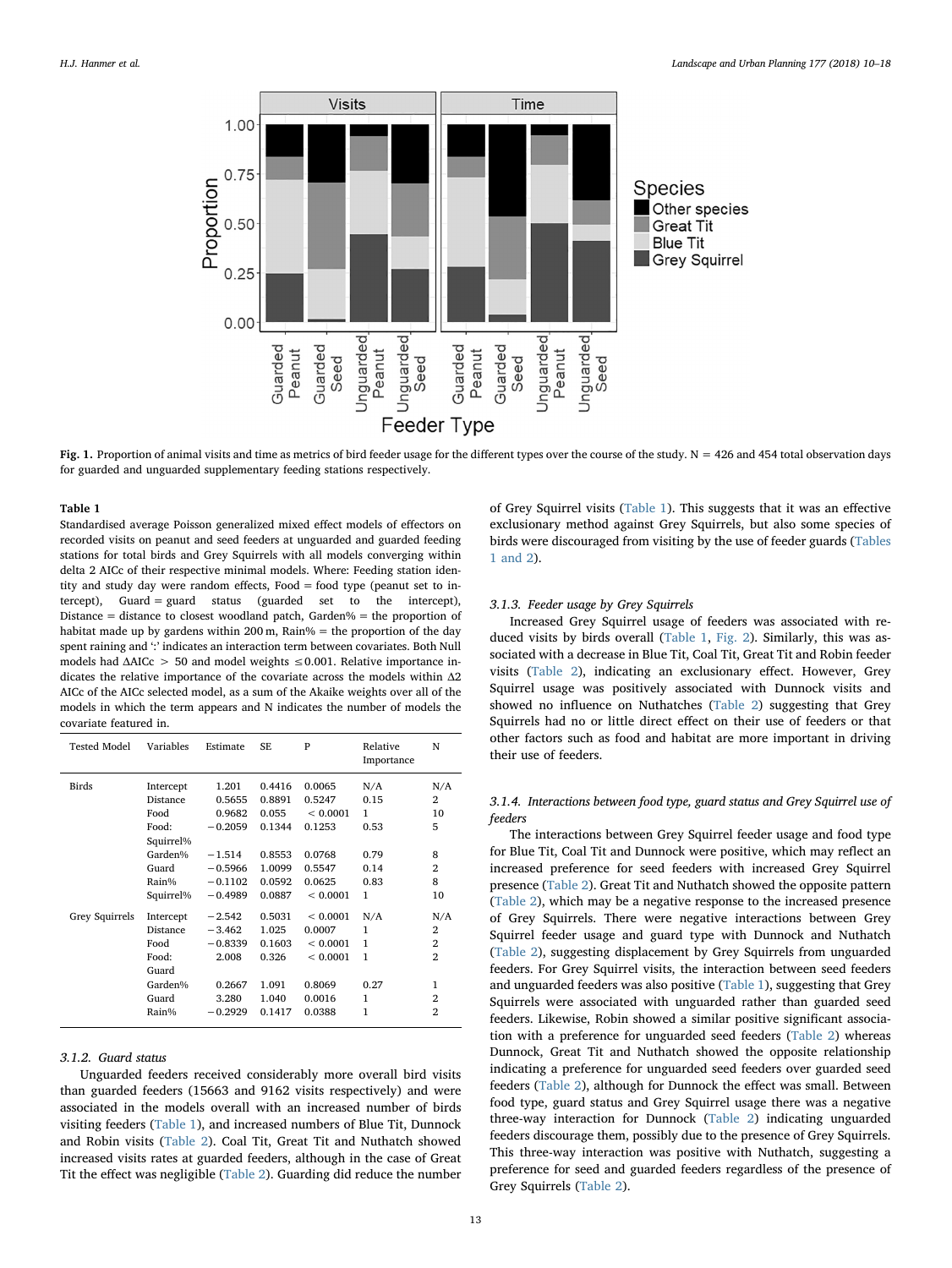#### <span id="page-4-0"></span>Table 2

Standardised average Poisson generalized linear mixed effect models for daily recorded visits on peanut and seed feeders at unguarded and guarded feeding stations for all bird species with all models converging within delta 2 AICc of their respective minimal models. All Null and Global models had delta AICcs > 4 to their respective minimal models. Where: Feeding station identity and study day were random effects, Food = food type (peanut set to intercept), Guard = guard status (Guarded set to intercept), Squirrel% = daily proportion of total feeder usage by squirrels, Garden% = proportion of garden within 200 m, Rain% = Proportion of day spent raining, Distance = distance (km) to closest patch of woodland and ':' indicates an interaction term between covariates. Relative importance indicates the relative importance of the covariate across the models selected for averaging, as a sum of the Akaike weights over all of the models in which the term appears and N indicates the number of models the covariate featured in.

| <b>Tested Model</b> | Variables                             | Estimate           | AdjustedSE      | $\, {\bf p}$     | Relative Importance          | N                             |
|---------------------|---------------------------------------|--------------------|-----------------|------------------|------------------------------|-------------------------------|
| <b>Blue Tit</b>     | Intercept                             | 0.1437             | 0.4264          | 0.7361           | N/A                          | N/A                           |
|                     | Distance                              | 0.2533             | 0.8606          | 0.7685           | 0.15                         | $\mathbf{1}$                  |
|                     | Food                                  | 0.1393             | 0.0638          | 0.0291           | $\mathbf{1}$                 | $\overline{4}$                |
|                     | Food: Squirrel%                       | 0.3306             | 0.1584          | 0.0369           | $\mathbf{1}$                 | $\overline{4}$                |
|                     | Garden%                               | $-1.390$           | 0.8320          | 0.0949           | 0.71                         | 3                             |
|                     | Guard                                 | $-0.5986$          | 0.9715          | 0.5378           | 0.17                         | $\mathbf{1}$                  |
|                     | Rain%                                 | $-0.1568$          | 0.0693          | 0.0237           | $\mathbf{1}$                 | $\overline{4}$                |
|                     | Squirrel%                             | $-0.6641$          | 0.1082          | < 0.0001         | $\,1$                        | $\overline{4}$                |
| Coal Tit            | Intercept                             | $-6.500$           | 1.419           | < 0.0001         | N/A                          | N/A                           |
|                     | Distance                              | $-1.003$           | 1.958           | 0.6083           | 0.1                          | $\overline{2}$                |
|                     | Food                                  | 1.815              | 0.2103          | < 0.0001         | $\mathbf{1}$                 | 14                            |
|                     | Food: Squirrel%                       | 0.9048             | 0.6843          | 0.1861           | 0.43                         | 6                             |
|                     | Garden%                               | 2.391              | 2.461           | 0.3312           | 0.31                         | 5                             |
|                     | Guard                                 | 3.255              | 2.430           | 0.1804           | 0.45                         | 6                             |
|                     | Rain%                                 | $-0.1798$          | 0.2152          | 0.4034           | 0.22                         | $\overline{4}$<br>14          |
|                     | Squirrel%                             | $-0.9086$          | 0.3506          | 0.0096           | $\mathbf{1}$                 |                               |
| Dunnock             | Intercept                             | $-8.988$           | 2.267           | < 0.0001         | N/A                          | N/A                           |
|                     | Distance                              | $-7.993$           | 5.135           | 0.1196           | 0.73                         | $\,2$                         |
|                     | Food                                  | 3.156              | 0.4355          | < 0.0001         | $\mathbf{1}$                 | 3                             |
|                     | Food: Guard                           | $-0.0440$          | 0.8551          | 0.9590           | $\mathbf{1}$                 | 3                             |
|                     | Food: Guard: Squirrel%                | $-6.214$           | 1.917           | 0.0012           | $\mathbf{1}$                 | 3                             |
|                     | Food: Squirrel%                       | 0.9480             | 0.9613          | 0.3241           | $\,1$                        | 3                             |
|                     | Garden%                               | $-1.087$           | 2.875           | 0.7055           | 0.2                          | $\mathbf 1$                   |
|                     | Guard                                 | $-6.874$           | 4.068           | 0.0911<br>0.0590 | $\mathbf{1}$<br>$\mathbf{1}$ | 3<br>3                        |
|                     | Guard: Squirrel%<br>Squirrel%         | $-1.915$<br>1.587  | 1.014<br>0.5091 | 0.0018           | $\mathbf{1}$                 | 3                             |
|                     |                                       |                    |                 |                  |                              |                               |
| <b>Great Tit</b>    | Intercept                             | $-0.3893$          | 0.4776          | 0.4150           | N/A                          | N/A                           |
|                     | Distance                              | 1.175              | 0.9455          | 0.2139           | 0.23                         | $\mathbf{1}$                  |
|                     | Food                                  | 1.806              | 0.0858          | < 0.0001         | $\,1$                        | 5                             |
|                     | Food: Guard                           | $-1.018$           | 0.1723          | < 0.0001         | $\mathbf{1}$                 | 5                             |
|                     | Food: Squirrel%                       | $-0.1527$          | 0.2216          | 0.4907           | 0.14<br>0.81                 | $\mathbf 1$<br>$\overline{4}$ |
|                     | Garden%<br>Guard                      | $-1.887$<br>0.0521 | 1.049<br>1.154  | 0.0721<br>0.9640 | $\mathbf{1}$                 | 5                             |
|                     | Rain%                                 | $-0.1576$          | 0.0843          | 0.0615           | 0.86                         | $\overline{4}$                |
|                     | Squirrel%                             | $-0.3974$          | 0.1327          | 0.0027           | $\mathbf{1}$                 | 5                             |
|                     |                                       |                    |                 |                  |                              |                               |
| Nuthatch            | Intercept                             | $-9.982$           | 2.022           | < 0.0001         | N/A                          | N/A                           |
|                     | Distance                              | 0.4619             | 2.705           | 0.8644           | 0.06                         | $\mathbf{1}$                  |
|                     | Food                                  | 1.820              | 0.5892          | 0.0020           | $\mathbf{1}$<br>0.47         | 11                            |
|                     | Food: Guard<br>Food: Guard: Squirrel% | $-0.1693$<br>9.104 | 1.548<br>6.035  | 0.9129<br>0.1314 | 0.16                         | $\sqrt{5}$<br>$\sqrt{2}$      |
|                     | Food: Squirrel%                       | $-2.569$           | 2.912           | 0.3777           | 0.21                         | 3                             |
|                     | Garden%                               | $-2.411$           | 2.804           | 0.3898           | 0.21                         | 3                             |
|                     | Guard                                 | 0.3488             | 2.658           | 0.8956           | $\mathbf{1}$                 | 11                            |
|                     | Guard: Squirrel%                      | $-3.895$           | 2.155           | 0.0708           | $\mathbf{1}$                 | 11                            |
|                     | Rain%                                 | $-0.3605$          | 0.3044          | 0.2363           | 0.34                         | $\overline{4}$                |
|                     | Squirrel%                             | 0.0047             | 1.068           | 0.9965           | $\mathbf{1}$                 | 11                            |
| Robin               |                                       | $-2.038$           | 0.4290          | < 0.0001         | N/A                          | N/A                           |
|                     | Intercept<br>Distance                 | $-1.062$           | 0.8411          | 0.2067           | 0.4                          | 3                             |
|                     | Food                                  | 3.405              | 0.1558          | < 0.0001         | $\mathbf{1}$                 | $\overline{7}$                |
|                     | Food: Guard                           | 2.016              | 0.3018          | < 0.0001         | $\mathbf{1}$                 | $\boldsymbol{7}$              |
|                     | Garden%                               | $-0.9463$          | 0.9242          | 0.3059           | 0.26                         | $\sqrt{2}$                    |
|                     | Guard                                 | $-0.8267$          | 0.9157          | 0.3666           | $\mathbf{1}$                 | $\boldsymbol{7}$              |
|                     | Rain%                                 | 0.0769             | 0.0917          | 0.4016           | 0.22                         | $\,2$                         |
|                     | Squirrel%                             | $-0.3041$          | 0.1533          | 0.0474           | 0.91                         | 6                             |
|                     |                                       |                    |                 |                  |                              |                               |

## 3.1.5. Habitat

The proportion of gardens within 200 m was negatively associated with overall bird visits [\(Table 1\)](#page-3-1), and specifically for Blue Tit, Dunnock, Great Tit, Nuthatch and Robin visits ([Table 2](#page-4-0)) suggesting the increased availability of alternative food sources in the local area leads to a smaller concentration of these species at feeders. Grey Squirrel and Coal Tit were positively associated with garden habitat availability, suggesting they preferred garden habitats ([Tables 1 and 2\)](#page-3-1). Increased distance from woodland was associated with increased bird visits overall ([Table 1\)](#page-3-1) and for species, increased Blue Tit, Great Tit and Nuthatch visits [\(Table 2\)](#page-4-0). However, increased distance from woodland was associated with reduced Grey Squirrel ( $F = -3.46$ ; [Table 1\)](#page-3-1) as well as Coal Tit, Dunnock and Robin visits [\(Table 2](#page-4-0)). This suggests that some species are more reliant than others on woodland patches and may suggest that birds moving further away may be seeking to avoid competition by Grey Squirrels, with the pattern found in birds overall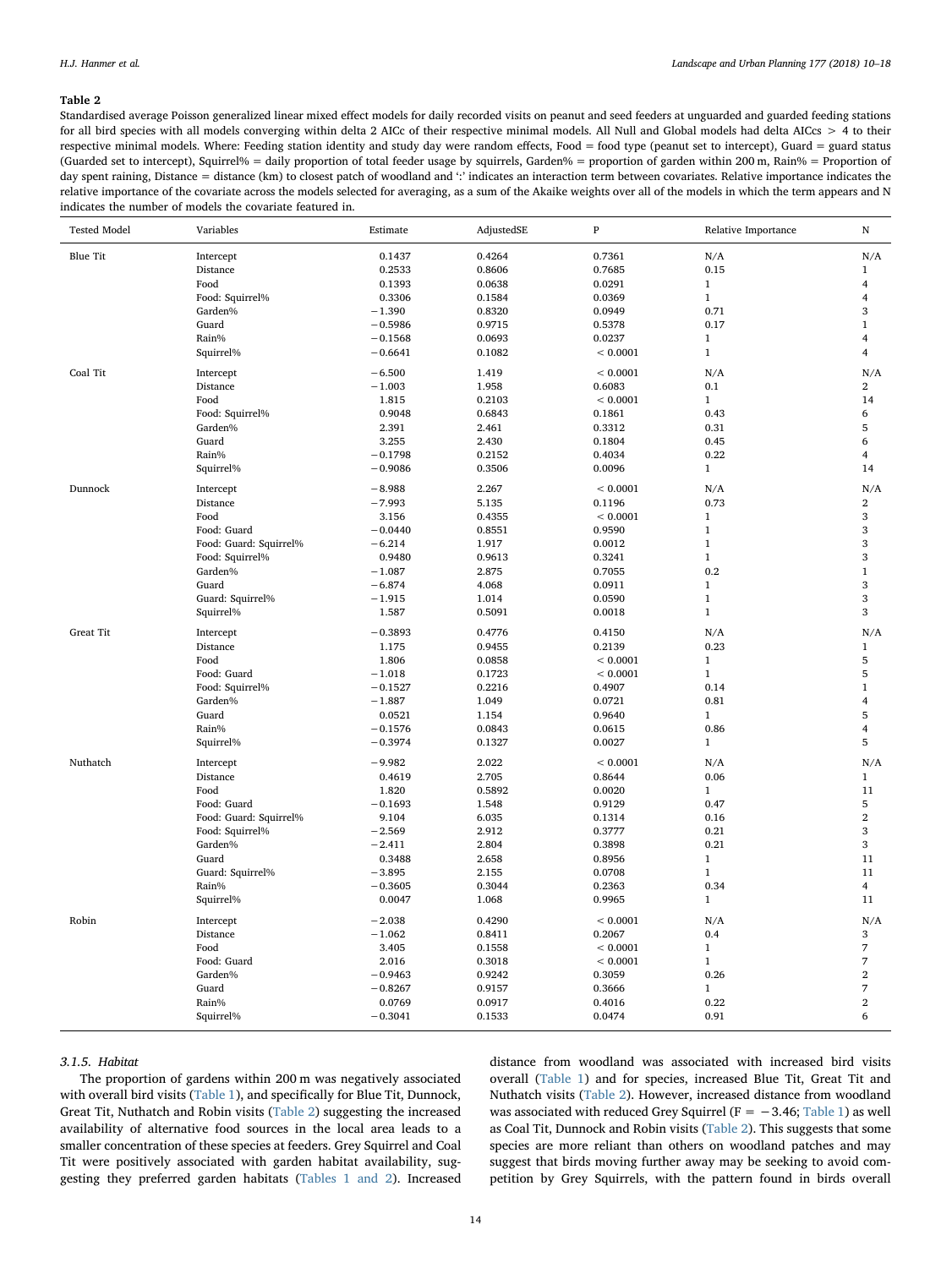<span id="page-5-0"></span>

Fig. 2. Effect of Grey Squirrel feeder usage (proportion of total daily time on feeders) on a) total daily visits and b) total daily time spent on feeding stations (both feeders together). Fitted with a smoothed line of best fit with 95% confidence intervals based on locally weighted regression for illustrative purposes.

driven by Blue and Great Tit as the commonest bird species recorded.

#### 4. Discussion

## 3.1.6. Rainfall

Rain was a minor negative predictor of overall bird visits [\(Table 1\)](#page-3-1) and specifically for Blue Tits, Great Tit, Nuthatch and Grey Squirrel visits ([Tables 1 and 2](#page-3-1)) while it had a small positive effect on Robin visits ([Table 2\)](#page-4-0), suggesting that while rain could affect feeder usage, this was relatively unimportant compared to the other variables considered.

## 3.2. Influence of Grey Squirrel feeder dominance on bird usage

Grey Squirrels were dominant (present > 50% of the recorded overall usage time) on five of the 19 feeding stations. Significantly fewer birds visited feeders daily on average where Grey Squirrels were dominant, indicating that even when they were absent the numbers of birds using feeders heavily frequented by them was depressed ( $W = 13$ ,  $p = 0.044$ ). Birds also spent significantly less daily time on average on Grey Squirrel dominated feeders ( $W = 12$ ,  $p = 0.034$ ).

## 3.3. Squirrel presence and timing of first visit to feeders

Blue Tits and Robins arrived first to feeders earlier in the day with increasing time present on feeders by Grey Squirrels ( $r_s = -0.09$ ,  $p = 0.036$  and  $r_s = -0.10$ ,  $p = 0.044$  respectively), while Great Tits, European Greenfinches (Chloris chloris) and House Sparrows (Passer domesticus) arrived later ( $r_s = 0.14$ ,  $p = 0.002$ ;  $r_s = 0.27$ ,  $p = 0.018$ ;  $r_s = 0.32$ ,  $p = 0.004$ ; respectively). Birds overall, Grey Squirrel and Blue Tit were found to make their first visit in a day significantly earlier to unguarded feeding stations than guarded whereas Coal Tit, Greenfinch (albeit non-significant), House Sparrow and Long-tailed Tit (Aegithalos caudatus) showed the opposite pattern ([Fig. 3\)](#page-6-0). Only 147 visits (0.044% of all visits) by all animal types were recorded before sunrise.

The presence of Grey Squirrels on bird feeders in our study system reduced both absolute numbers and length of time birds spent accessing supplementary food, confirming anecdotal and past indirect experimental evidence [\(Bonnington et al., 2014a](#page-7-8)). The presence of a Grey Squirrel effectively excluded all birds from a feeding station, and at our study sites they were present on average for 44.3% of the recorded total feeding time on unguarded feeding stations during a day. This is a minimum value, as video clips were limited to 10 s per minute, and in contrast to Grey Squirrels, most bird species spent much less than this time per visit [\(Fig. 4\)](#page-6-1). Grey Squirrels and most bird species were more often associated with unguarded feeders. More birds were recorded using seed feeders, but Grey Squirrels preferred peanut feeders. Grey Squirrels and most bird species were less likely to use feeders on days with increased rainfall. The response to habitat was mixed with Grey Squirrels and several bird species less likely to use feeders that were further away from woodland patches while the commonest bird species (Blue Tit and Great Tit) were more likely to use them when closer to woodland patches. Intriguingly, increased feeder use by Grey Squirrels was associated with changes in the start of feeding for several bird species, suggesting that they were altering their foraging behaviour in response to these species. Together, we show that Grey Squirrels are dominant at bird feeders, reduce food availability to target bird species, and that visiting birds may alter their patterns of feeder use to compensate for reduced feeding opportunities.

Grey Squirrels effectively prevent small birds from accessing feeders while present, and overall most species studied showed a reduction in numbers using feeders associated with an increase in feeder use by Grey Squirrels. Only 10 cases were recorded (< 99.99% of records) of a bird (all either Blue Tit or Great Tit) taking food while a squirrel was present at a feeding station and never when two squirrels were present. Furthermore, the reduction in overall bird activity on feeders dominated by Grey Squirrels in addition to increasing Grey Squirrel usage suggests that not only is the time available for birds to feed reduced, but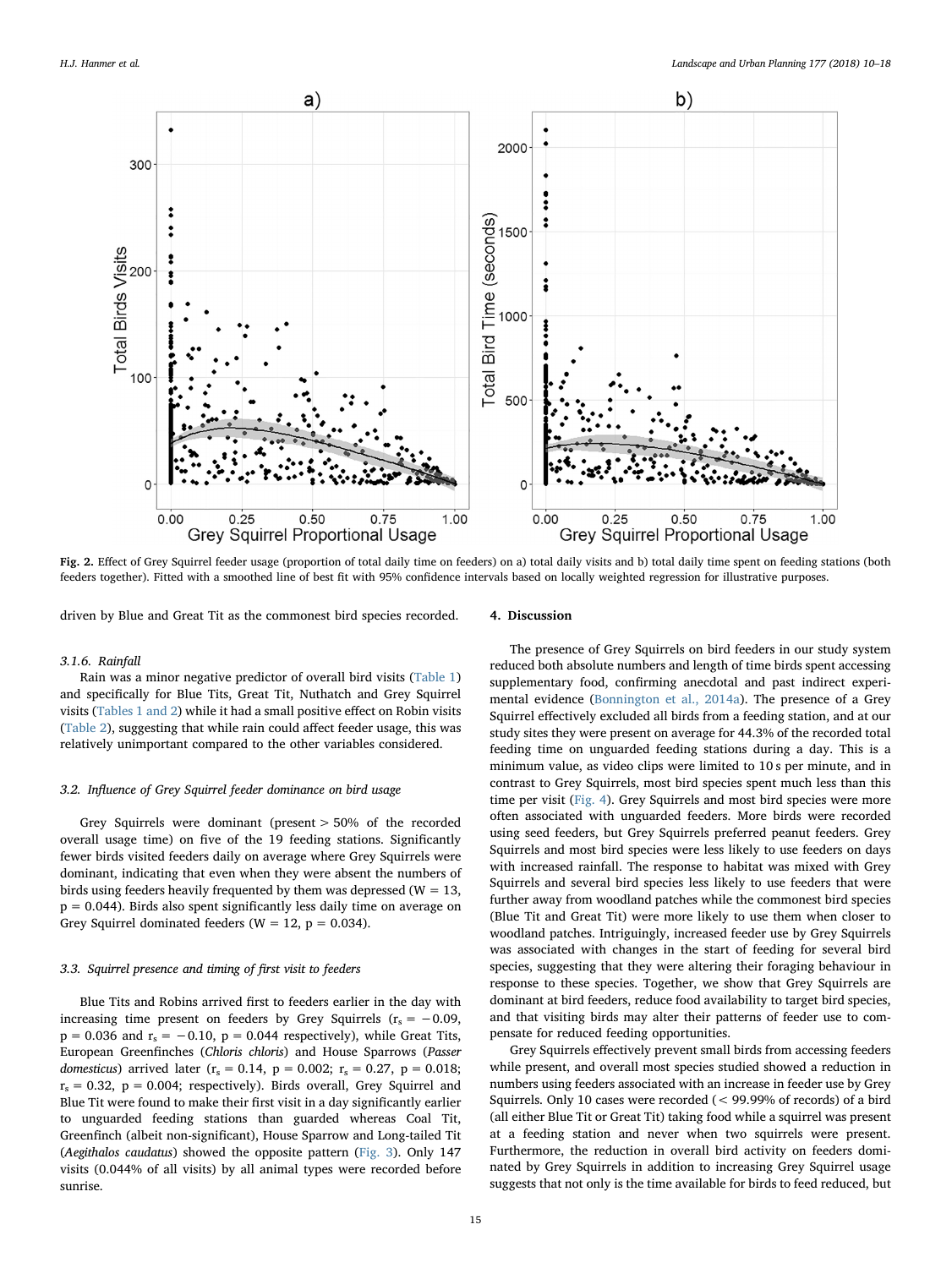<span id="page-6-0"></span>

Fig. 3. Summary of the median  $( \pm$  IOR) time of first visit after sunrise for Grey Squirrels, all birds and all common bird species for guarded and unguarded feeding stations. Mann-Whitney test statistics are between the first visit by that species/grouping in a day to a guarded and unguarded feeding station. For P value significance: • p = 0.1–0.05, \* p < 0.01, \*\* p < 0.001, \*\*\* p < 0.0001 (adjusted using the false discovery rate).

also that the effect lasts longer than individual squirrel visits to feeders. It is worth speculating on what this means in terms of Grey Squirrel energy consumption at feeding stations. Taking the estimated energy supplied per garden per day for UK from [Orros and Fellowes \(2015\)](#page-8-8) which was a median of 628 kcal/day and a minimum provisioning of 101 kcal/day (assuming all food was consumed and ignoring food type differences), and making the highly conservative assumption that all species feed at the same rate, then a median of 278 kcal/day (45 kcal/ day minimum) of food intended for wild birds is being taken by Grey Squirrels at unguarded feeders in this experimental system. While by necessity this is simply an estimate, this suggests that such feeder use alone could support the average daily energy requirements (137 kcal/ day) of two adult Grey Squirrels [\(Harris & Yalden, 2008; Orros &](#page-8-24) [Fellowes, 2015\)](#page-8-24). At guarded feeding stations Grey Squirrels were largely but not entirely excluded, as they were sometimes able to access food though the top of the guarded bird feeders. This shows that feeder guards are an effective means of reducing the volume of food taken by unintended beneficiaries ([Orros & Fellowes, 2015](#page-8-8)).

Nevertheless, while the use of guards did reduce competition with small birds by Grey Squirrels. In absolute numbers small birds preferentially visited unguarded feeders, suggesting that guards may also discourage them to an extent. Only Dunnock showed a preference for guarded feeders, with all other species showing no preference. This suggests that while garden owners can reduce the volume of food taken by species such as Grey Squirrels, this may come at a cost in terms of reduced use of guarded feeders by small birds. We speculate that this may be a result of the feeder guards presenting a barrier to escape or delaying predator detection [\(Cresswell, Butler, Whittingham, & Quinn,](#page-8-25) [2009; Devereux, Whittingham, Fernández-Juricic, Vickery, & Krebs,](#page-8-25) [2006\)](#page-8-25), increasing the risks associated with using the feeders.

<span id="page-6-1"></span>

Fig. 4. Median ( $\pm$  IQR) recorded individual visit time (up to 10 s videos) spent on all different types of bird feeders in the study by species with interquartile ranges.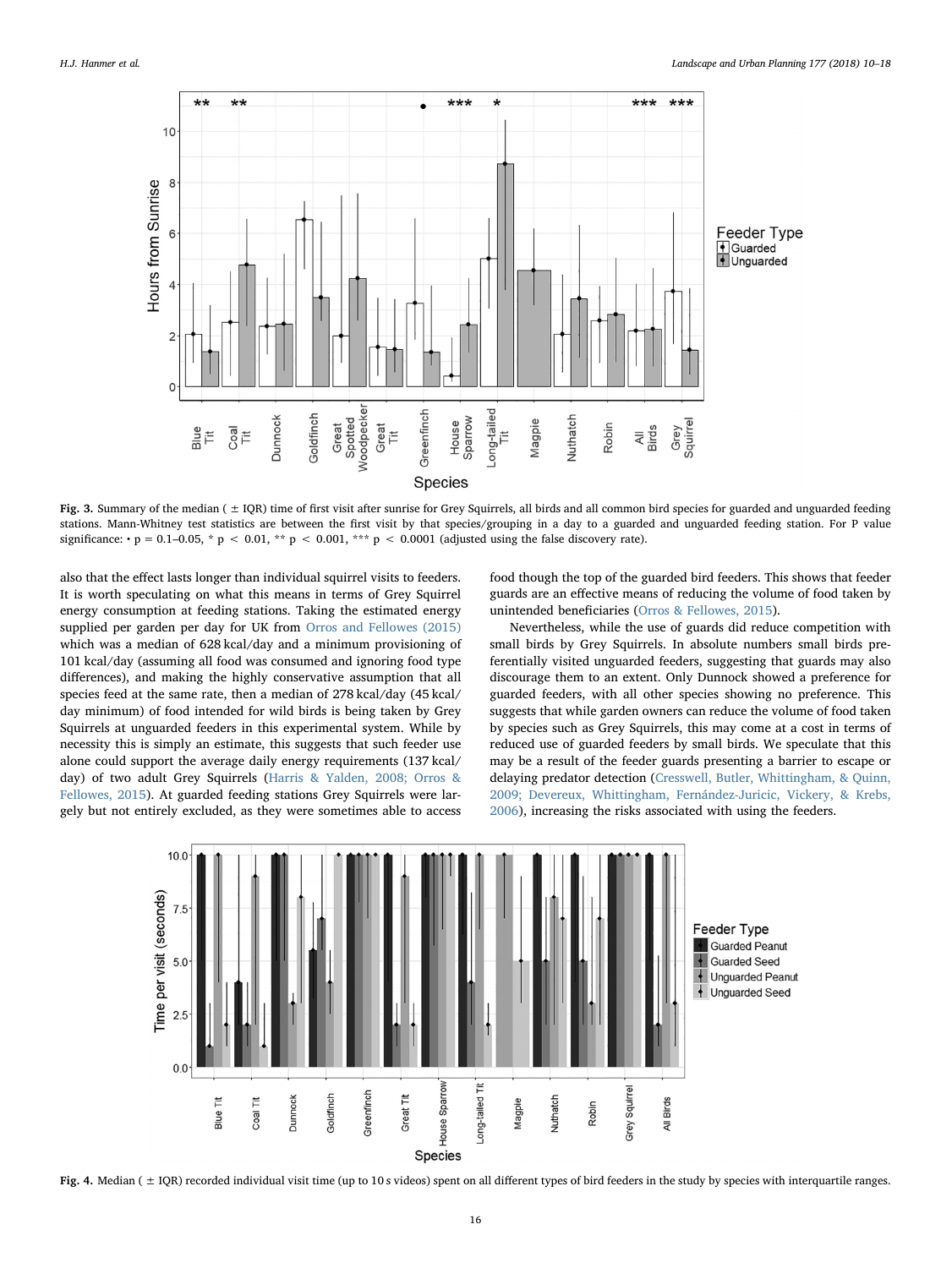The use of baffles designed to stop Grey Squirrels from being able to access feeders may offer an alternative means of reducing access of squirrels to food, while not restricting or discouraging bird access. However, such feeding equipment will still allow other potential competitors and nest predators such as corvids [\(Hanmer et al., 2017a\)](#page-8-11) to access food. Feeders which are capable of excluding animal access to food based on weight avoid this problem, but the increased costs involved in purchasing such exclusionary feeders may greatly discourage members of the public from using them, although the greater cost may be offset by the reduced volumes of food taken by larger feeder users with higher energy requirements [\(Orros & Fellowes, 2015](#page-8-8)).

We have some evidence that birds may alter their daily first visiting times in response to local rates of feeder use by Grey Squirrels, showing similar patterns to those seen with increased activity of hawks ([Roth &](#page-8-26) [Lima, 2007\)](#page-8-26). Blue Tits and Robins arrived to feeders earlier and Great Tits, Greenfinches and House Sparrows arrived later with increasing use of feeders by Grey Squirrels. The two species arriving earlier may be showing a behavioural response where they attempt to feed before the arrival of Grey Squirrels to feeders and so avoid exclusion from the resource by extending their potential feeding time. The three species arriving later may be unable to adapt in this way or are utilising other resources first instead to account for this exclusion. Guarded feeding stations also significantly altered the timing of first visit for several species. Blue Tits and Greenfinches as well as birds overall arrived significantly earlier to feed on unguarded feeders. Conversely, Coal Tits, House Sparrows and Long-tailed Tits arrived earlier on guarded feeders. When feeders are guarded and therefore larger animals excluded, there may therefore be less need to adjust feeding behaviour to avoid exclusion by these larger competitors.

Sites were purposefully selected to be broadly similar in local habitat and garden size. However, local habitat did influence both bird and Grey Squirrel supplementary feeder usage. For Grey Squirrel, birds overall and most bird species examined (with the exception of Coal Tit), an increasing proportion of garden habitat within 200 m of a feeding station was negatively associated with feeder usage, suggesting that where alternative food sources were available, these were increasingly used. Feeder usage by Grey Squirrels and several bird species declined with increasing distance from nearest woodland patch. These woodland patches are likely to provide resting sites and enemy free space given domestic cat roaming behaviour [\(Hanmer, Thomas, & Fellowes, 2017b;](#page-8-27) [Thomas, Baker, & Fellowes, 2014\)](#page-8-27). This suggests that feeding stations in urban areas further away from woodland patches may be more available to small birds due to fewer Grey Squirrels being present, as suggested by the increased feeder visits by Blue Tit and Great Tit in gardens further away from woodland patches, although bird numbers may still be depressed at supplementary feeding stations in more highly urbanised areas even in the absence of this competition [\(Bonnington et al.,](#page-7-0) [2014b; Chace & Walsh, 2006; Tratalos et al., 2007](#page-7-0)).

The autumn of 2014 was relatively mild with no frosts, snow or extreme weather events recorded during the monitoring period so it was unsurprising that no influence of temperature or wind speed was found on bird visits or length of time on feeders. However, increased rain duration depressed both bird and Grey Squirrel feeding activity to some extent. These results conflict with [Cowie and Simons \(1991\)](#page-8-28) who found wind but not rain to be related to feeding activity and [Zuckerberg](#page-8-29) [et al. \(2011\)](#page-8-29) who found precipitation (including snowfall) to be associated with increased winter feeder usage in some North American passerines.

Perhaps it is worth thinking of the relationship between the garden owners who provide supplementary food and the garden birds who feed on that food as a mutualism, where in exchange for food resources, birds provide pleasure and perhaps even health benefits to the many millions of people who feed them ([Cox & Gaston, 2015, 2016; Cox et al.,](#page-8-30) [2017\)](#page-8-30). In this context, Grey Squirrels take food from the intended beneficiaries, with the longer term consequence of benefitting Grey Squirrel population growth. However, it should also be noted that many

people in the UK have positive attitudes towards Grey Squirrels, purposefully allowing them to benefit from supplementary food ([Rotherham & Boardman, 2006](#page-8-31)). Irrespective of motivation, we suggest that the use of bird supplementary feeding stations by Grey Squirrels leads to both reduced availability of food for garden birds, and potentially increases the rate of local nest predation in the breeding season ([Hanmer et al., 2017a\)](#page-8-11). Furthermore, this may contribute to the success of Grey Squirrels as their range expands and further comes into conflict with forestry and Red Squirrel conservation efforts in the UK. People can use guarded feeders as a counter-measure, but at the cost of possibly reducing feeder use by most garden birds. Despite this, we suggest that given the potential direct and indirect consequences of unintentionally providing very large volumes of supplementary food to Grey Squirrels, it would be wise to provide supplementary food in a manner which limits access to this invasive species.

## Acknowledgements

We thank Imogen Brown, Ayesha Carew, Reuben Clarke and Toby Elliott who helped with fieldwork. This work was funded by a studentship from SongBird Survival and the Keith Duckworth Trust . We are very grateful to the garden owners who volunteered their gardens and their time for this study. We thank Christopher A. Lepczyk and two anonymous reviewers for their helpful comments that greatly improved the manuscript.

## Appendix A. Supplementary data

Supplementary data associated with this article can be found, in the online version, at [http://dx.doi.org/10.1016/j.landurbplan.2018.04.](http://dx.doi.org/10.1016/j.landurbplan.2018.04.004) [004](http://dx.doi.org/10.1016/j.landurbplan.2018.04.004).

#### References

- <span id="page-7-10"></span>[Antonov, A., & Atanasova, D. \(2003\). Small-scale di](http://refhub.elsevier.com/S0169-2046(18)30224-X/h0005)fferences in the breeding ecology of [urban and rural magpies](http://refhub.elsevier.com/S0169-2046(18)30224-X/h0005) Pica pica. Ornis Fennica, 80(1), 21–30.
- <span id="page-7-4"></span>[Baker, P. J., & Harris, S. \(2007\). Urban mammals: What does the future hold? An analysis](http://refhub.elsevier.com/S0169-2046(18)30224-X/h0010) of the factors aff[ecting patterns of use of residential gardens in Great Britain.](http://refhub.elsevier.com/S0169-2046(18)30224-X/h0010) Mammal [Review, 37](http://refhub.elsevier.com/S0169-2046(18)30224-X/h0010)(4), 297–315.
- <span id="page-7-13"></span>Barton, K. (2016). MuMIn: Multi-Model Inference. R package version 1.15.6.
- <span id="page-7-11"></span>[Bates, D., Maechler, M., Bolker, B., & Walker, S. \(2015\). Fitting linear mixed-e](http://refhub.elsevier.com/S0169-2046(18)30224-X/h0020)ffects models using lme4. [Journal of Statistical Software, 67](http://refhub.elsevier.com/S0169-2046(18)30224-X/h0020)(1), 1–48.
- <span id="page-7-9"></span>Battersby, J. (2005). UK mammals: Species status and population trends, JNCC/Tracking Mammals Partnership, Peterborough, UK.
- <span id="page-7-5"></span>[Bertolino, S., di Montezemolo, N. C., Preatoni, D. G., Wauters, L. A., & Martinoli, A.](http://refhub.elsevier.com/S0169-2046(18)30224-X/h0030) [\(2014\). A grey future for Europe:](http://refhub.elsevier.com/S0169-2046(18)30224-X/h0030) Sciurus carolinensis is replacing native red squirrels in Italy. [Biological Invasions, 16](http://refhub.elsevier.com/S0169-2046(18)30224-X/h0030)(1), 53–62.
- <span id="page-7-3"></span>[Bertolino, S., Lurz, P. W. W., Sanderson, R., & Rushton, S. R. \(2008\). Predicting the spread](http://refhub.elsevier.com/S0169-2046(18)30224-X/h0035) of the American grey squirrel (Sciurus carolinensis[\) in Europe: A call for a co-ordinated](http://refhub.elsevier.com/S0169-2046(18)30224-X/h0035) European approach. [Biological Conservation, 141](http://refhub.elsevier.com/S0169-2046(18)30224-X/h0035)(10), 2564–2575.
- <span id="page-7-1"></span>[Bland, R. L., Tully, J., & Greenwood, J. J. D. \(2004\). Birds breeding in british gardens: An](http://refhub.elsevier.com/S0169-2046(18)30224-X/h0040) [underestimated population?](http://refhub.elsevier.com/S0169-2046(18)30224-X/h0040) Bird Study, 51(2), 97–106.
- <span id="page-7-8"></span>[Bonnington, C., Gaston, K. J., & Evans, K. L. \(2014a\). Assessing the potential for grey](http://refhub.elsevier.com/S0169-2046(18)30224-X/h0045) squirrels *Sciurus carolinensis* [to compete with birds at supplementary feeding stations.](http://refhub.elsevier.com/S0169-2046(18)30224-X/h0045) [Ibis, 156](http://refhub.elsevier.com/S0169-2046(18)30224-X/h0045)(1), 220–226.
- <span id="page-7-0"></span>[Bonnington, C., Gaston, K. J., & Evans, K. L. \(2014b\). Relative roles of grey squirrels,](http://refhub.elsevier.com/S0169-2046(18)30224-X/h0050) [supplementary feeding, and habitat in shaping urban bird assemblages.](http://refhub.elsevier.com/S0169-2046(18)30224-X/h0050) PLoS One, 9[\(10\), e109397.](http://refhub.elsevier.com/S0169-2046(18)30224-X/h0050)
- [Bonnington, C., Gaston, K. J., & Evans, K. L. \(2014c\). Squirrels in suburbia: In](http://refhub.elsevier.com/S0169-2046(18)30224-X/h0055)fluence of [urbanisation on the occurrence and distribution of a common exotic mammal.](http://refhub.elsevier.com/S0169-2046(18)30224-X/h0055) Urban [Ecosystems, 17](http://refhub.elsevier.com/S0169-2046(18)30224-X/h0055)(2), 533–546.
- <span id="page-7-7"></span>[Bowers, M. A., & Breland, B. \(1996\). Foraging of gray squirrels on an urban-rural gra](http://refhub.elsevier.com/S0169-2046(18)30224-X/h0060)[dient: Use of the gud to assess anthropogenic impact.](http://refhub.elsevier.com/S0169-2046(18)30224-X/h0060) Ecological Applications, 6(4), 1135–[1142](http://refhub.elsevier.com/S0169-2046(18)30224-X/h0060).
- <span id="page-7-6"></span>[Bruemmer, C. M., Rushton, S. P., Gurnell, J., Lurz, P. W. W., Nettleton, P., Sainsbury, A.](http://refhub.elsevier.com/S0169-2046(18)30224-X/h0065) [W., et al. \(2010\). Epidemiology of squirrelpox virus in grey squirrels in the UK.](http://refhub.elsevier.com/S0169-2046(18)30224-X/h0065) [Epidemiology and Infection, 138](http://refhub.elsevier.com/S0169-2046(18)30224-X/h0065)(7), 941–950.
- <span id="page-7-12"></span>Burnham, K. P., & Anderson, D. R. (2002). [Model selection and multimodel inference: A](http://refhub.elsevier.com/S0169-2046(18)30224-X/h0070) [practical information-theoretic approach.](http://refhub.elsevier.com/S0169-2046(18)30224-X/h0070) New York, USA: Springer.
- <span id="page-7-2"></span>[Cannon, A. R., Chamberlain, D. E., Toms, M. P., Hatchwell, B. J., & Gaston, K. J. \(2005\).](http://refhub.elsevier.com/S0169-2046(18)30224-X/h0075) [Trends in the use of private gardens by wild birds in Great Britain 1995](http://refhub.elsevier.com/S0169-2046(18)30224-X/h0075)–2002. Journal [of Applied Ecology, 42](http://refhub.elsevier.com/S0169-2046(18)30224-X/h0075)(4), 659–671.
- [Chace, J. F., & Walsh, J. J. \(2006\). Urban e](http://refhub.elsevier.com/S0169-2046(18)30224-X/h0080)ffects on native avifauna: A review. Landscape [and Urban Planning, 74](http://refhub.elsevier.com/S0169-2046(18)30224-X/h0080)(1), 46–69.
- [Chamberlain, D. E., Vickery, J. A., Glue, D. E., Robinson, R. A., Conway, G. J., Woodburn,](http://refhub.elsevier.com/S0169-2046(18)30224-X/h0085)